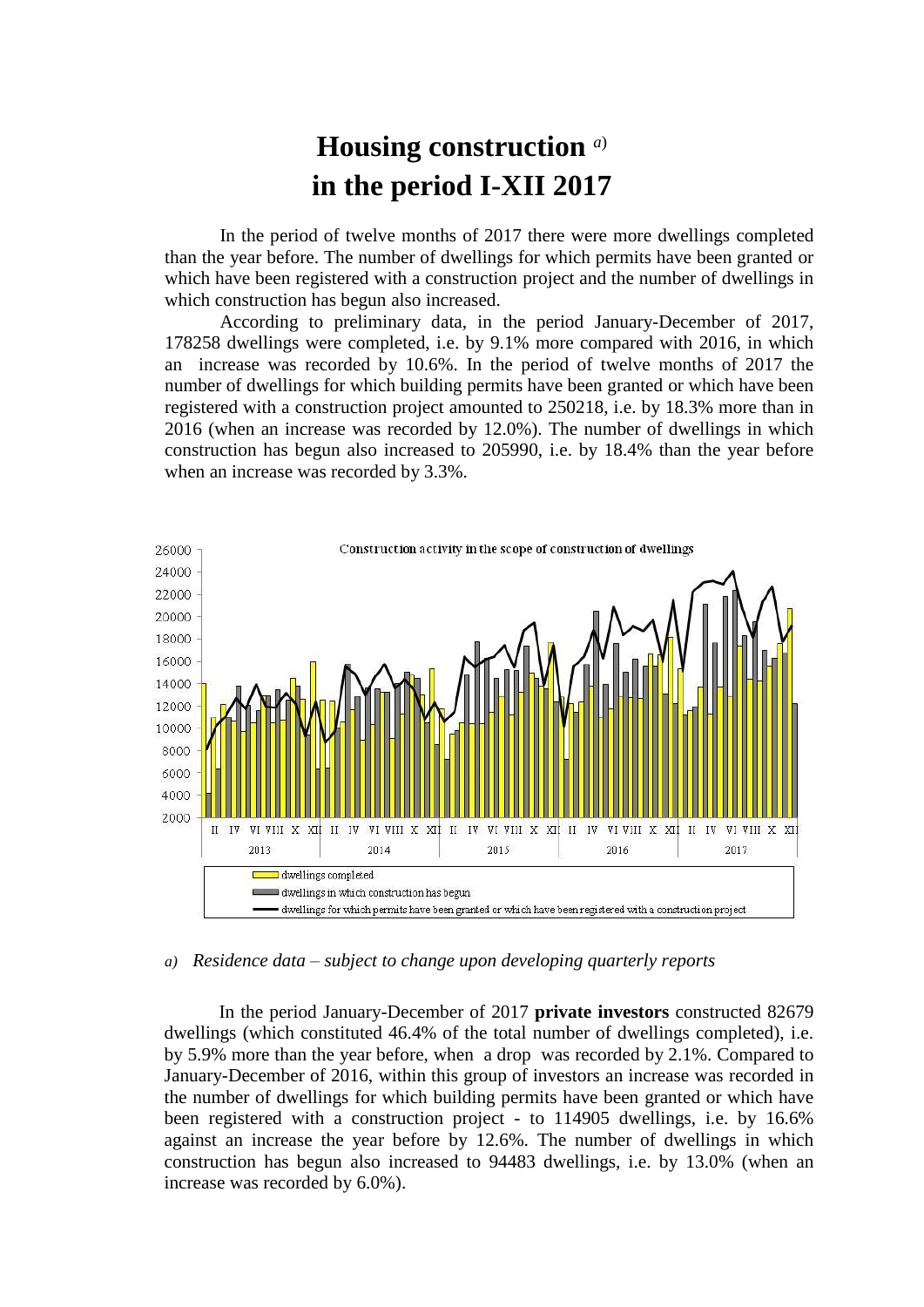**Developers**, in the period of twelve months of 2017, completed 89817 dwellings (which constituted 50.4% of the total number of dwellings completed), i.e. by 13.5% more than in 2016, when an increase was recorded by 26.8%. Investors who build for sale or rent received building permits for 128484 dwellings, i.e. by 20.5% more than the year before (when an increase was recorded by 9.7%). The number of dwellings in which construction has begun also increased to 105401 dwellings, i.e. by 23.3% (against a decrease by 1.2% the year before).

**Housing cooperatives** in the period of twelve months of 2017 completed less dwellings than the year before (2376 against 2707). The number of dwellings for which building permits have been granted also decreased to 1619 against 1750 dwellings the year before. The number of dwellings in which construction has begun increased to 2746 against 2187 dwellings the year before.

 **Other investors (**municipal, public building society and company construction) in the period of twelve months of 2017 completed 3386 dwellings against 3396 dwellings the year before, of which in municipal construction - 1760 dwellings were completed against 1746 dwellings last year, in public building society construction – 1484 dwellings (1340 the year before) and in company construction – 142 dwellings (310 dwellings the year before). The number of dwellings for which building permits have been granted increased to 5210 against 4601 dwellings the year before and the number of dwellings in which construction has begun increased to 3360 (against 2668).

In the period of twelve months of 2017, an increase in **the number of dwellings completed** was recorded in all voivodships, including the most substantial one in Kujawsko-Pomorskie – by 23.1% (7710 dwellings), Pomorskie - by 20.1%  $(15797)$  and Lubuskie – by 16,3% (4166). There were 37100 dwellings completed (36049 the year before) in Mazowieckie voivodship.

In the period of twelve months of 2017, an increase in the number of **dwellings for which permits have been granted or which have been registered with a construction project** was recorded in fourteen voivodships, of which the highest in Zachodniopomorskie - to 12643 dwellings (8351 the year before), Kujawsko-Pomorskie – to 11176 dwellings (8012 the year before) and Śląskie – to 19640 dwellings (14963 the year before) A decrease in the number of permits or registrations with a construction project was recorded in two voivodships: Świętokrzyskie – by 3.2% and Opolskie – by 4.6%. There were 50936 dwellings for which permits have been granted or which have been registered with a construction project in Mazowieckie voivodship i.e. by 20.9% more than the year before.

An increase in the number of **dwellings in which construction has begun** in January-December of 2017 was noticed in all voivodships, of which the highest in Wielkopolskie - to 26484 dwellings (18338 the year before), Opolskie - to 2599 dwellings (2025 the year before) and Zachodniopomorskie – to 8469 dwellings (6723 the year before). There were 43243 dwellings in which construction has begun (38588 the year before) in Mazowieckie voivodship.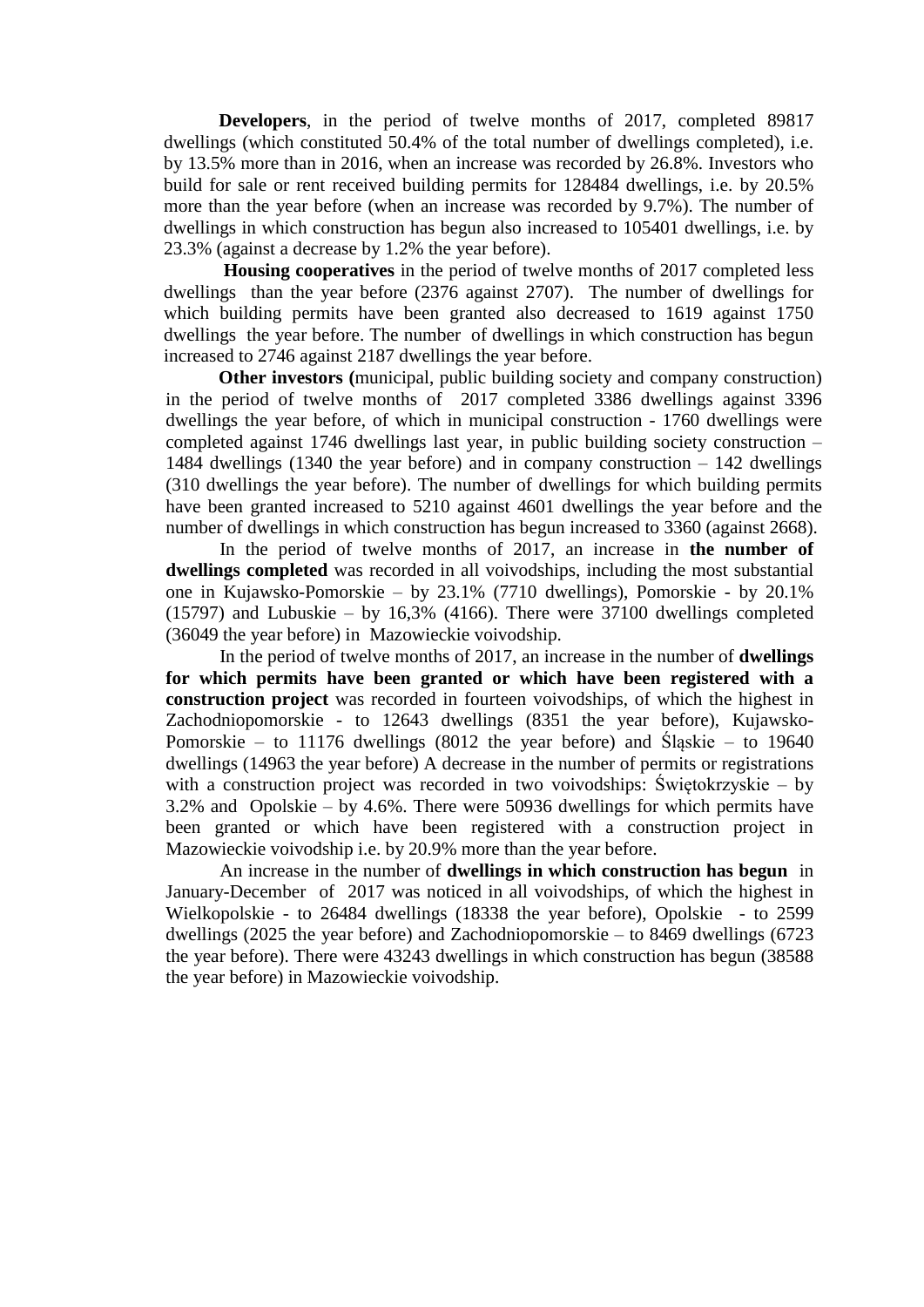|                                                                                                            | 2017   |                     |                    |           |                           |
|------------------------------------------------------------------------------------------------------------|--------|---------------------|--------------------|-----------|---------------------------|
| <b>Forms</b><br>of construction                                                                            | XII    |                     |                    | $I - XII$ |                           |
|                                                                                                            | number | XII<br>$2016 = 100$ | XI<br>$2017 = 100$ | number    | $I - XII$<br>$2016 = 100$ |
| <b>Dwellings completed</b>                                                                                 |        |                     |                    |           |                           |
|                                                                                                            | 20775  | 114.7               | 118.1              | 178258    | 109.1                     |
| $Private$                                                                                                  | 9389   | 109.6               | 131.6              | 82679     | 105.9                     |
| For sale or rent                                                                                           | 10664  | 118.7               | 107.9              | 89817     | 113.5                     |
| Cooperative                                                                                                | 377    | 135.1               | nearly<br>3-fold   | 2376      | 87.8                      |
|                                                                                                            | 345    | 119.8               | 78.9               | 3386      | 99.7                      |
| Dwellings in which construction has begun                                                                  |        |                     |                    |           |                           |
|                                                                                                            | 12193  | 99,9                | 73.1               | 205990    | 118.4                     |
| Private                                                                                                    | 3916   | 87.8                | 68.1               | 94483     | 113.0                     |
| For sale or rent                                                                                           | 7846   | 106.2               | 76.6               | 105401    | 123.3                     |
| Cooperative                                                                                                | 236    | nearly<br>$2$ -fold | 120.4              | 2746      | 125.6                     |
|                                                                                                            | 195    | 89.9                | 40.2               | 3360      | 125.9                     |
| Dwellings for which permits have been granted or which have been registered with a<br>construction project |        |                     |                    |           |                           |
|                                                                                                            | 19225  | 89.3                | 108.2              | 250218    | 118.3                     |
| Private                                                                                                    | 8222   | 99.8                | 94.8               | 114905    | 116.6                     |
| For sale or rent                                                                                           | 10439  | 82.9                | 124.7              | 128484    | 120.5                     |
| Cooperative.                                                                                               | 193    | 85.0                | 91.9               | 1619      | 92.5                      |
|                                                                                                            | 371    | 77.8                | 71.6               | 5210      | 113.2                     |

*b) company, municipal, public building society.*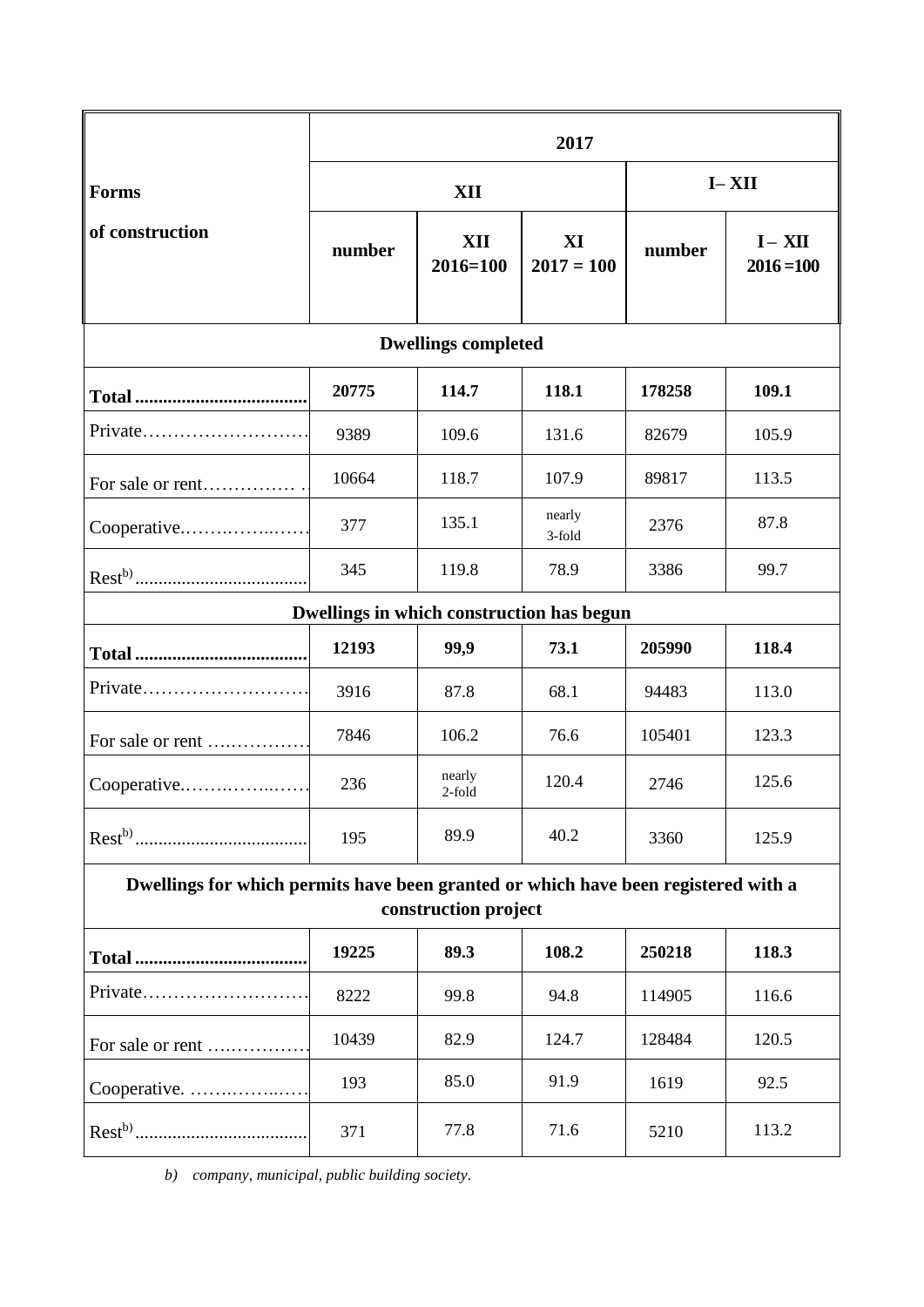